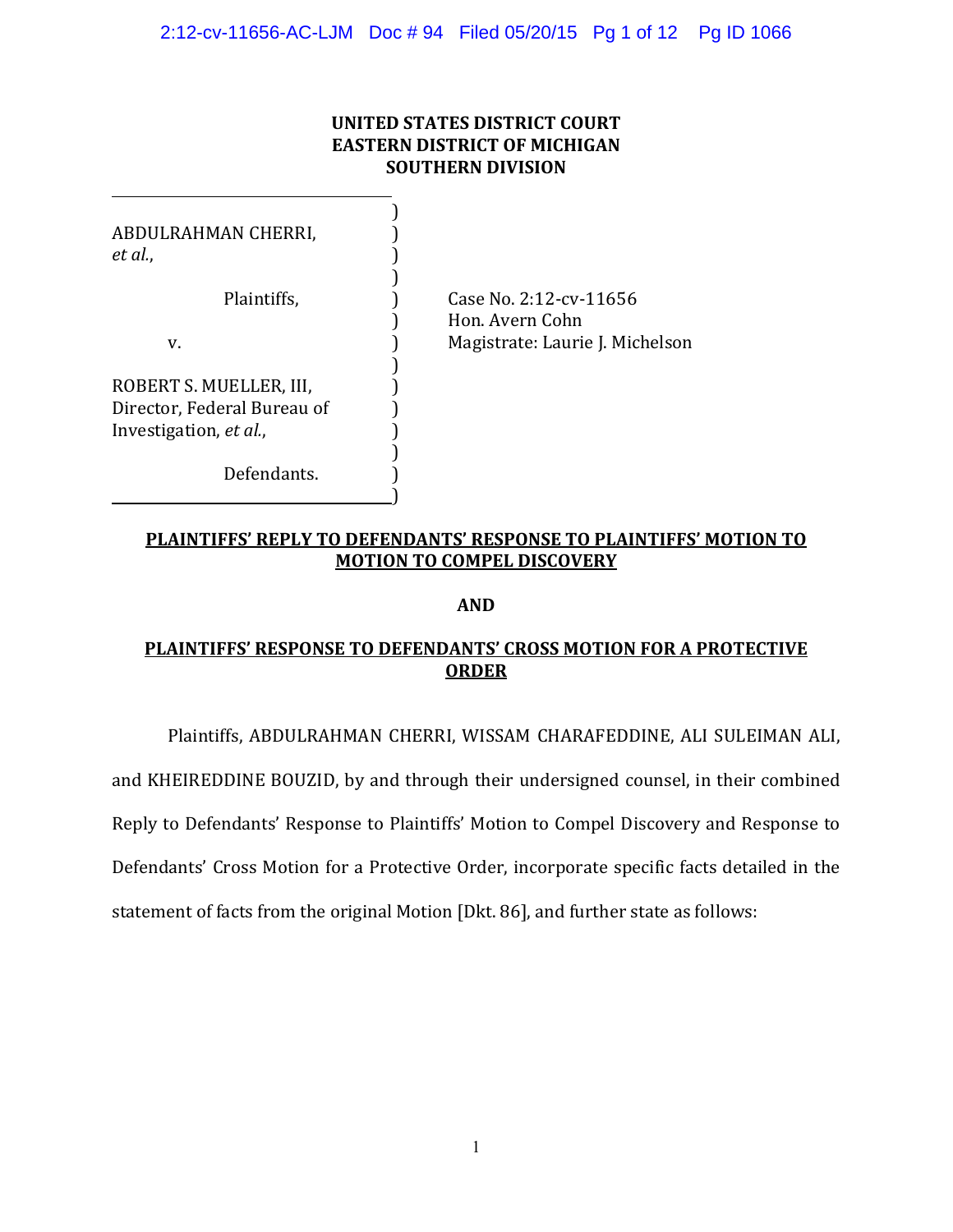#### **INTRODUCTION**

While the attorneys representing the Defendants characterize the protracted nature of discovery in this case as the burdensome imposition of Plaintiffs, the reality is much different. Discovery has proceeded slowly because of Defendants failure to respond to discovery in a timely manner. And the fact of the matter is that the current counsel representing the defendants are the fifth and sixth attorneys that the Department of Justice has assigned to this case.

Before Ms. Ullman and Mr. Folio. Plaintiffs dealt with Mr. Cooper. Before Mr. Cooper. there was Mr. Patrick Nemeroff. And before all of them, Brant Levin and Judson Littleton led the case.

The point is not to impugn the professionalism or character of all of these attorneyswho have been exemplary and cordial—but to point out that Defendants' counsel does not have an accurate picture of just how frustrating discovery has been for Plaintiffs. Indeed, Defendants' current counsel has only been involved in only a fraction of it.

Time and time again, Plaintiffs received new information only at the final hour and had to fight to follow up on critical information that Defendants could have provided earlier but did not. And now, after Plaintiffs have received what is perhaps the clearest evidence of Plaintiffs' discrimination—a questionnaire that Defendants concede they utilize in border interrogations that contains the exact religious questions that form the basis of Plaintiffs' claims—Defendants want to deny Plaintiffs the ability to conduct the 30(b)(6) depositions that would allow them to determine how this policy is implemented.

 $\overline{2}$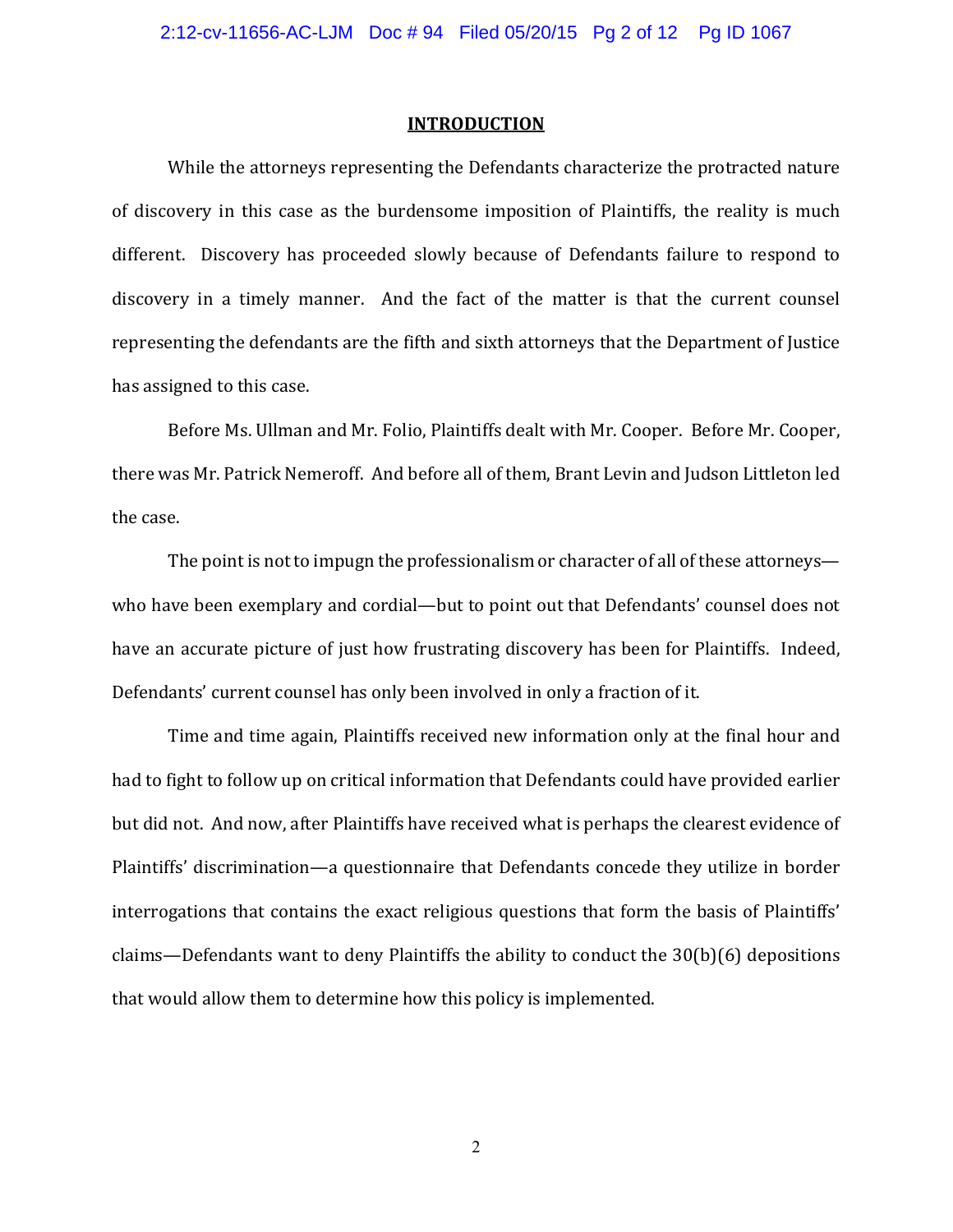The factual basis of Plaintiffs claims is unprecedented government wrongdoing, and Plaintiffs are entitled to collect through discovery the facts they need to sustain their claim. This Court should not allow Defendants to deny Plaintiffs that right.

#### **APPLICABLE FACTS AND PROCEDURAL HISTORY**

On April 13, 2012, Plaintiffs Abdulrahman Cherri, Wissam Charafeddine, Ali Suleiman Ali, and Kheireddine Bouzid, filed a Complaint against Defendants Robert S. Mueller, III. David V. Aguilar, and Janet Napolitano, in their official capacities. [Dkt. 1]. On January 18, 2013, the government filed a Motion to Dismiss the Complaint. [Dkt. 32]. On June 11, 2013, this Honorable Court issued its Order allowing Plaintiffs to proceed on their Fifth Amendment claim of equal protection. [Dkt. 44].

On September 16, 2013, a Discovery Plan was entered setting the deadline for written discovery for February 14, 2014 and the completion of fact discovery for April 25, 2014. [Dkt. 57]. On October 3, 2013, Plaintiffs issued their First Request for Production of Documents to Defendant D. Aguilar; and on November 8, 2013, Plaintiffs issued their Second Requests for Production of Documents to Official-Capacity Defendants ("Plaintiffs' requests"). Defendants produced documents responsive to Plaintiffs' requests, in batches at a time. However, the deadline for written discovery passed, and the government did not complete production of the documents responsive to Plaintiffs' requests. Accordingly, an Amended Discovery Plan was entered on February 18, 2014, resetting the deadline for completion of fact discovery for July 7, 2014. Dkt. 61.

Additionally, based upon Initial Disclosures filed by the government on November 5, 2013 and pursuant to a meet and confer whereby Defendants advised Plaintiffs regarding the witnesses that have discoverable information, Plaintiffs took the depositions of Customs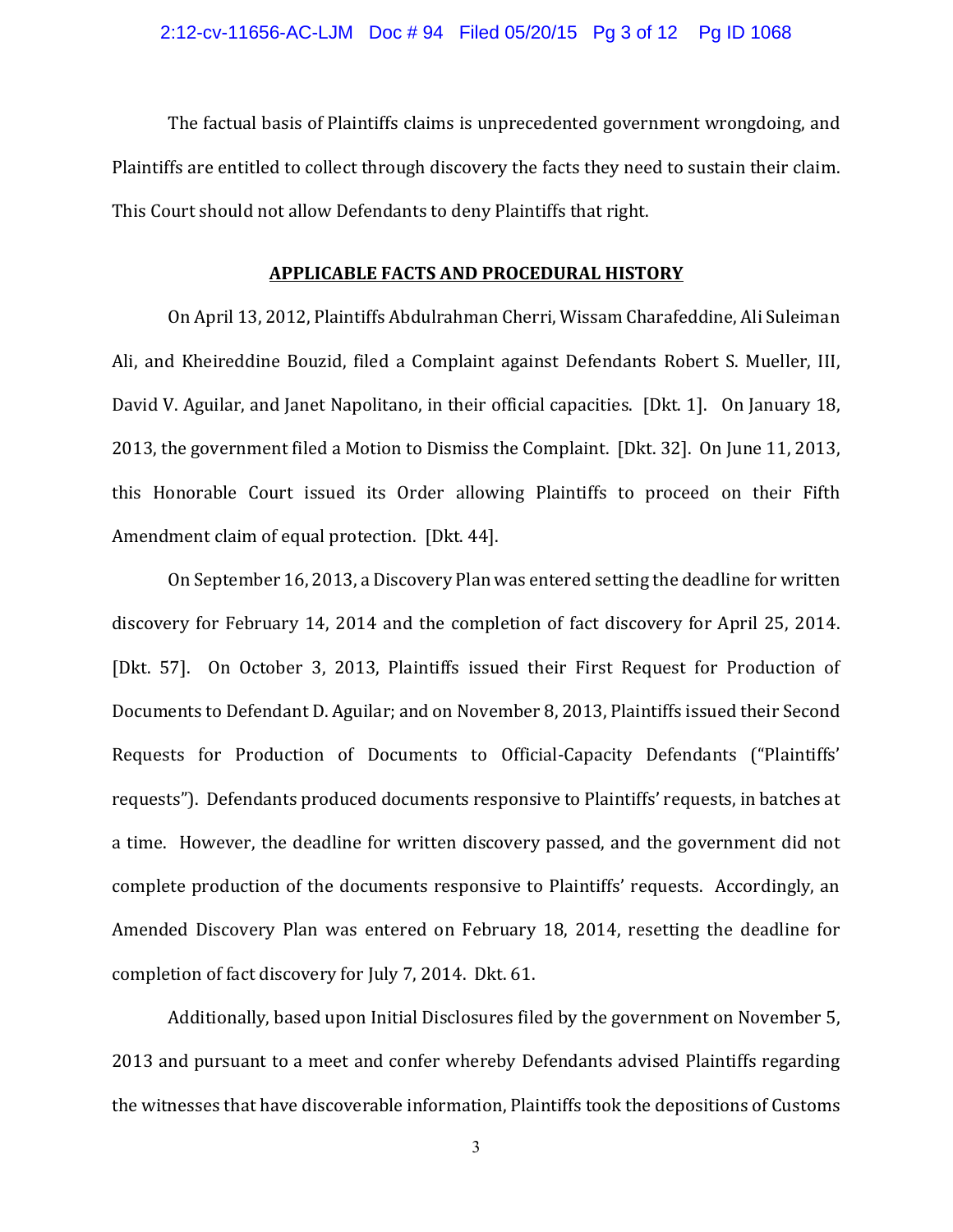#### 2:12-cv-11656-AC-LJM Doc # 94 Filed 05/20/15 Pg 4 of 12 Pg ID 1069

and Border Protection ("CBP") Officers that the government disclosed were involved in the religious questioning of Plaintiffs, Ms. Ann Marie Dentzer, Office of Civil Rights and Civil Liberties, who led the Department of Homeland Security investigation into Plaintiffs' complaints filed with the department, and Mr. Christopher Perry, Director of Field Operations for the ports of entry in Michigan. Notably, the government maintained throughout the course of discovery that the Federal Bureau of Investigation ("FBI") was not involved in the religious questioning of Plaintiffs. Accordingly, Plaintiffs did not seek the depositions of an FBI policy witness.

On June 25, 2014, just prior to the close of fact discovery, it was discovered during the deposition of CBP Officer Janos, who questioned Plaintiff Cherri, that he was a member of a joint taskforce, which the FBI is a member, and the existence of which Plaintiffs at no time prior to this deposition were made aware. Plaintiffs immediately issued a notice of deposition of an FBI policy witness, on July 3, 2014. However, Defendants refused to produce a policy witness at the deposition. Moreover, at the time of the close of fact discovery, the government still did not complete production of the documents responsive to Plaintiffs' requests.

Plaintiffs brought the outstanding discovery issues to the attention of the Court. A status conference was held on August 7, 2014 whereby the Court ordered the discovery deadline be extended to December 1, 2014. See Minute Order (Aug. 7, 2014). Moreover, the Court ordered the Plaintiffs to issue additional discovery requests and 30(b)(6) deposition notices to the FBI and CBP, in order to allow Plaintiffs to discover information related to religious questioning by the FBI and the joint taskforce, of which CBP Officer Janos is a member. Pursuant to the Court's order, Plaintiffs issued requests for production of

 $\overline{4}$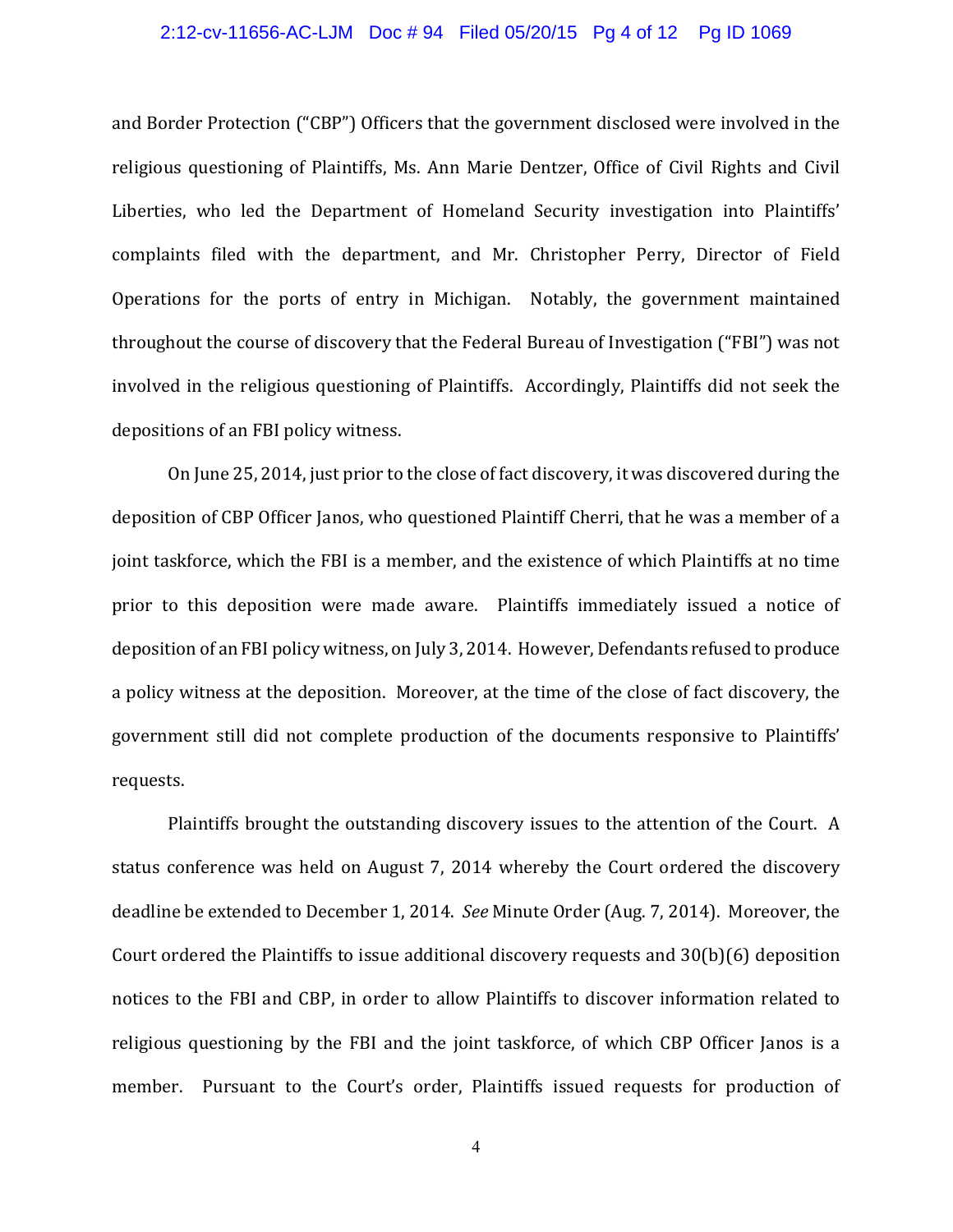#### 2:12-cv-11656-AC-LJM Doc # 94 Filed 05/20/15 Pg 5 of 12 Pg ID 1070

documents and interrogatories, and notices for 30(b)(6) depositions of CBP on August 17, 2014. Dkt. 78, 79 and 80. The Court deferred ruling on the  $30(b)(6)$  depositions until after the close of fact discovery on December 1, 2014.

On the last day of fact discovery, December 1, 2014, Defendants produced a heavily redacted Sample Questionnaire of religious questions used by an Immigration and Customs Enforcement ("ICE"). In response to an inquiry regarding the document, on December 9, 2014, Defendants for the first time disclosed that an ICE Agent, Matthew Sabo, used the Sample Questionnaire to conduct religious questioning of Plaintiff Wissam Charafeddine at Ǥ**Exhibit AǦEmail Exchange Regarding ICE Sample Questionnaire and ICE Depositions.** Up until this point, Defendants made no mention of ICE's involvement whatsoever in the religious questioning of Plaintiffs. Accordingly, Plaintiffs were not provided an opportunity to seek a 30(b)(6) deposition of ICE, the deposition of ICE Agent Sabo, or other discovery regarding ICE's involvement in religious questioning. Moreover, on December 23, 2014, more than three weeks after the close of fact discovery, Defendants produced the first responsive documents to Plaintiffs' requests by the FBI.

Once again. Plaintiffs brought the above outstanding discovery issues to the attention of the Court. On February 20, 2015, another Status Conference was held with the Court. At that time, the Court ordered Plaintiffs to file a Motion to Compel any outstanding discovery.

Pursuant to the Court's order, Plaintiffs filed a Motion to Compel Discovery on March 16, 2015. [Dkt. 86]. Defendants filed a Response and Cross-Motion for Protective Order on April 28, 2015. [Dkt. 89, 90]. Defendants have also continued to produce documents responsive to Plaintiffs' requests, as recently as April 28, 2015.

 $\sqrt{5}$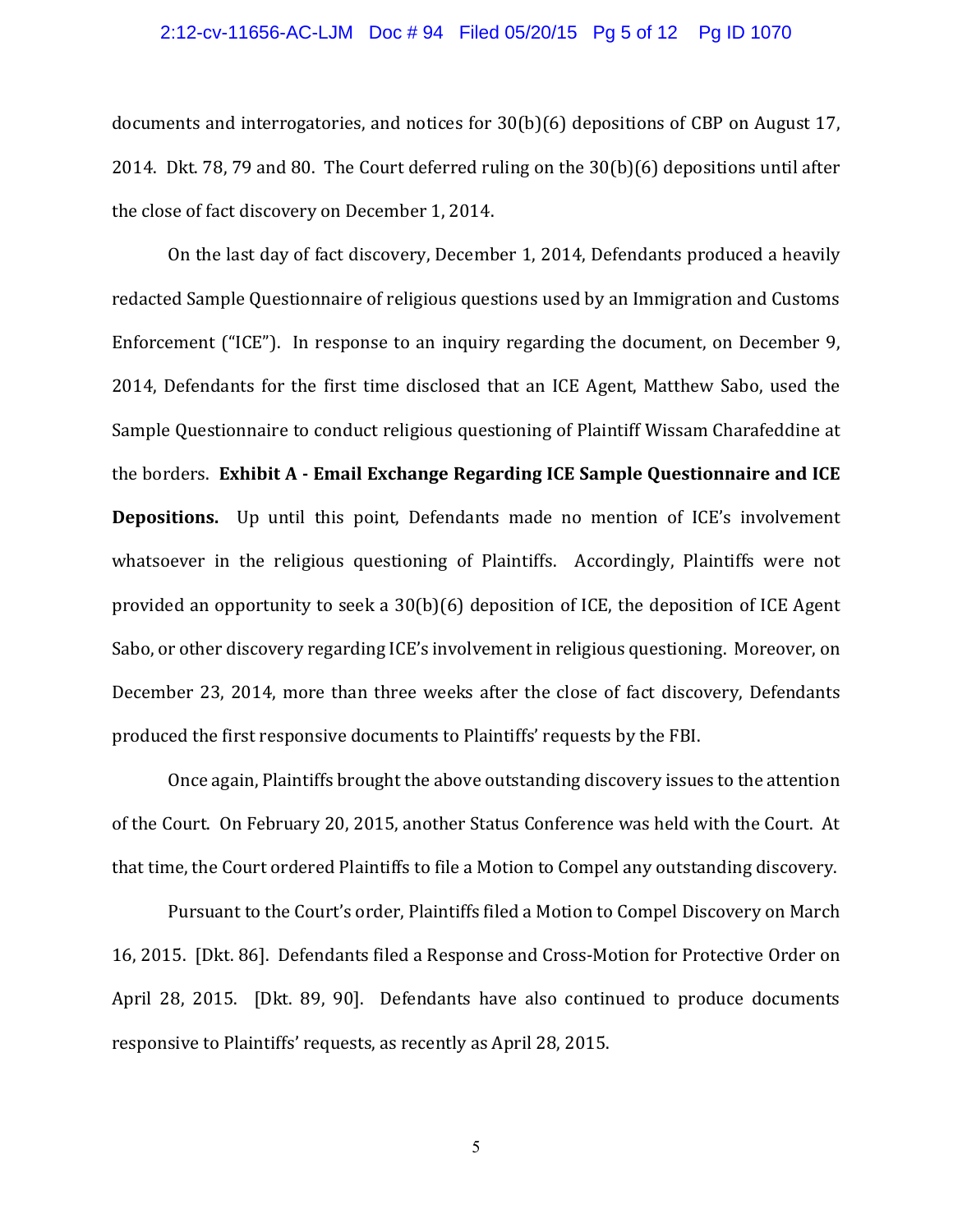#### **ARGUMENT**

### **I. Plaintiffs are entitled to the relief requested in their motion to compel as the information requested is not protected by Law Enforcement Privilege.**

Generally, "[t]he government invokes a 'law enforcement investigatory privilege."" *United States v. Four Hundred Sixty Three Thousand Four Hundred Ninety Seven Dollars & Seventv Two Cents* (\$463,497.72) *in U.S. Currency From Best Bank Account*, 779 F. Supp. 2d 696, 713 (E.D. Mich. 2011). "A limitation on the applicability of the privilege arises from the fundamental requirements of fairness." United States v. Bryant, 951 F.2d 350 (6th Cir. 1991). Moreover, "[t]he burden of establishing the existence of the privilege rests with the person asserting it." In re Grand Jury Investigation No. 83-2-35, 723 F.2d 447, 450 (6th Cir. 1983).

"Exemption 5 [of FOIA] embodies privileges against discovery such as attorney-client and work-product privileges." White v. I.R.S., 707 F.2d 897, 902 (6th Cir. 1983) (citing NLRB *v. Sears, Roebuck & Co.,* 421 U.S. 132, 149 (1975)). "[T]he privileges which Congress intended to protect by Exemption 5 were the government's 'executive privilege' and the 'attorney work product privilege." SELIGMAN & ASSOCS. *v. NLRB*, 735 F.2d 1365 (6th Cir. 1984). Additionally, "'purely factual or investigatory reports' are not protected in Exemption 5 from disclosure." *Id.* (quoting *NLRB*, 421 U.S. at 150).

"In assessing the government interest in secrecy, the district court should remember that the requested files are of completed investigations. Often courts have recognized that there is less government interest in secrecy in completed, than in ongoing, investigations." *United States v. Leggett & Platt, Inc.*, 542 F.2d 655, 659 (6th Cir. 1976) (internal citation omitted).

Therefore, the law enforcement privilege can be applied only so long as the limitation is fair. The burden of proof with respect to the privilege claimed is upon the party claiming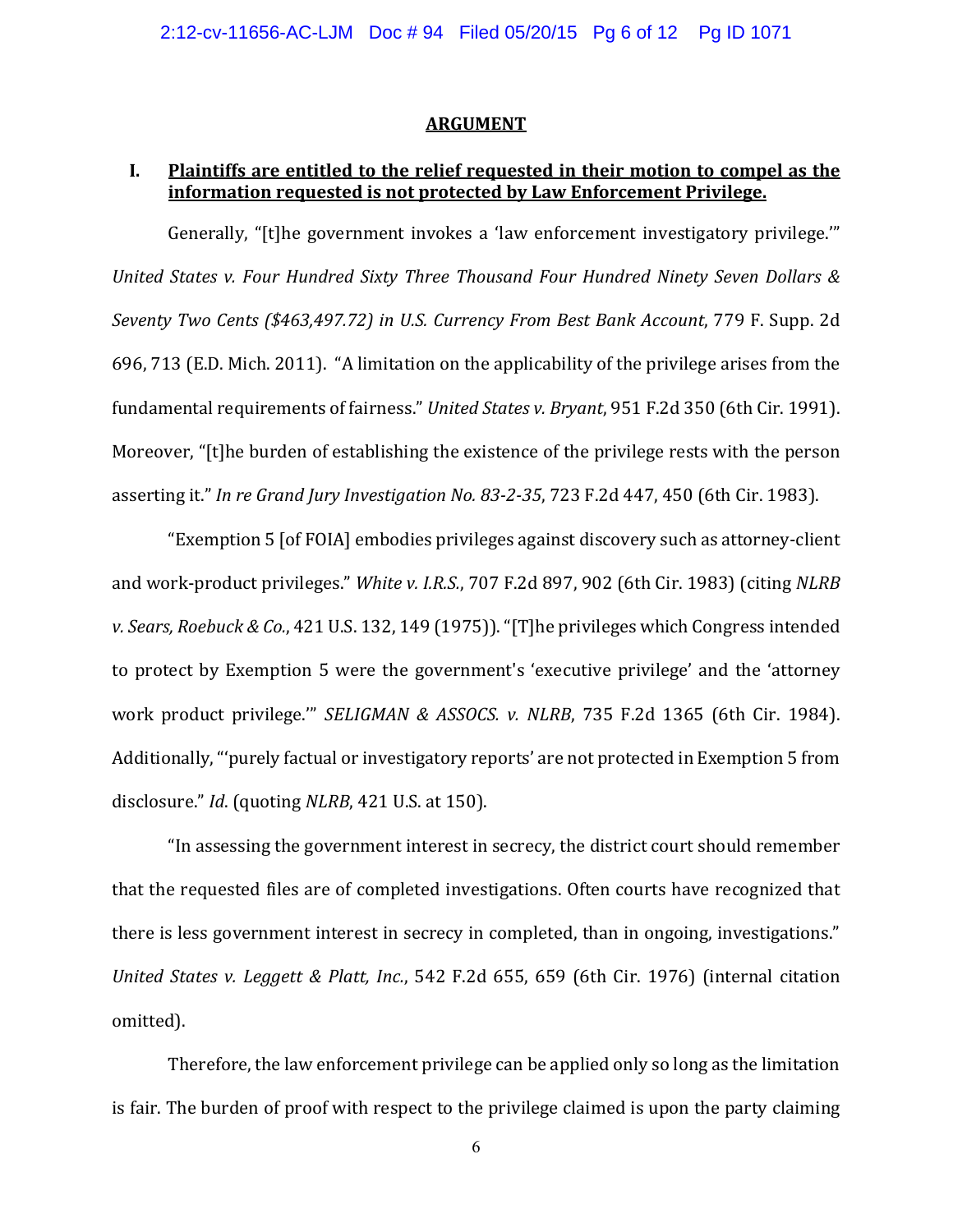#### 2:12-cv-11656-AC-LJM Doc # 94 Filed 05/20/15 Pg 7 of 12 Pg ID 1072

the privilege. The privilege protected includes the executive privilege and attorney work product privilege. Factual or investigatory reports are not protected from disclosure.

In the present case, the documents withheld by Defendants are not privileged documents. These documents are subject to disclosure on the basis of public interest.

### **A. ICE Sample Questionnaire**

Defendants concede that "ICE created the Sample Questionnaire to provide their special agents a guide for conducting certain types of investigative interviews." [Dkt. 89, 90] at 14]. Moreover, Defendants concede that the ICE Sample Questionnaire was used by Special Agent Matthew Sabo in conducting the religious questioning of Plaintiff Wissam Charafeddine at the border. See Ex. A. Nonetheless, Defendants have improperly redacted the ICE Sample Questionnaire provided to Plaintiffs. Plaintiffs request this document in its complete undredacted form as it is critical to Plaintiffs' equal protection claims.

Defendants argue that the redacted portions of the Sample Questionnaire are protected by the law enforcement privilege, and further claim that the information redacted "did not involve religious questions and its disclosure risks undermining an investigative technique currently used by ICE..." [Dkt. 89, 90 at 13]. However, a cursory review of the redacted document suggests otherwise.

Contrary to Defendants' assertion that "Defendants have not redacted the portion of **the questionnaire that is labeled "Religious Beliefs and Associates" [ICE000001], it is** evident from the redacted version of the Sample Questionnaire that beneath the heading "Religious Beliefs and Associates" are a series of eighteen religious questions located throughout the document and separated by heavily redacted portions of the document in between. The questions include "What is your priest/minister/imam/rabbi's name?"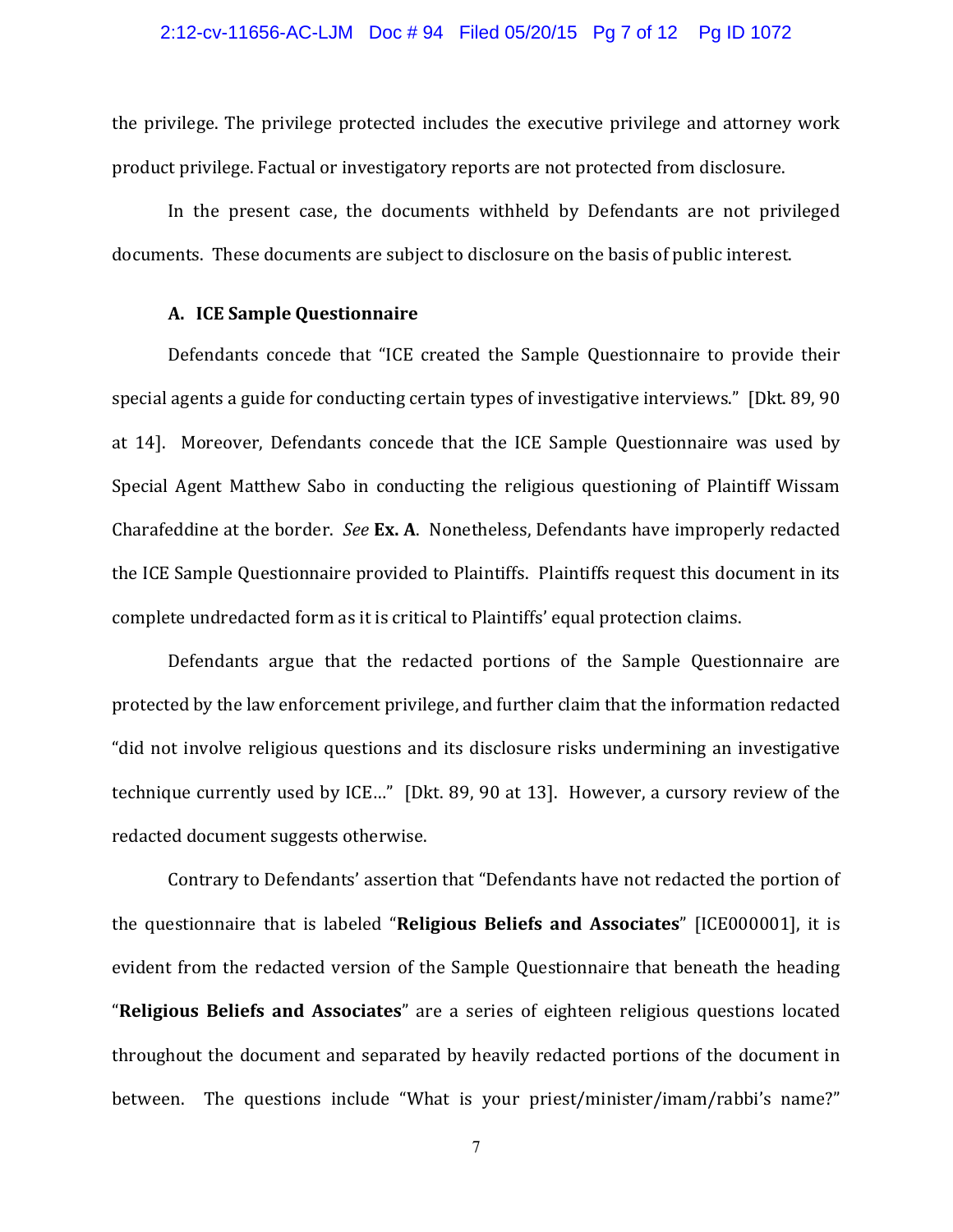#### 2:12-cv-11656-AC-LJM Doc # 94 Filed 05/20/15 Pg 8 of 12 Pg ID 1073

[ICE000002]; "Have you attended any religious schools?" [ICE000002]; "Do you have any relatives or friends who have been martyred fighting in the defense of your beliefs?" [ICE000002]; and "Do you plan to visit any church, mosque, temple, conference, or event while in the United States?" [ICE000004]. See also Dkt. 89, 90 at 15-16. Regardless of whether or not the information in between includes "questions not about religion" as the Defendants assert, the information redacted is clearly relevant to contextualizing the document and discovering information related to the apparent ICE policy of conducting religious questioning of Plaintiff Charafeddine and other Muslim travelers as the information is located in between a series of religious questions to be used by ICE special agents and beneath the larger heading "Religious Beliefs and Associates." [See Dkt. 89, 90 at 16].

### **B. FBI #2 and #4**

Defendants have failed to provide Entries Nos. 2, 4, and 6 of Defendants' privilege log. Defendants claim that Entry 2 and 4 are training documents.

According to Defendants, Entry 2 is an FBI operational training providing guidance on certain categories of investigation, and Entry 4 is a training attended by a CBP officer. Defendants are attempting to utilize the law enforcement privilege to shield information that they neither created nor own. Defendants have failed to prove that the training documents that they withheld are privileged documents. Defendants' statement that the document contains law enforcement-sensitive information is not acceptable. Factual or investigatory reports are not protected by the privilege, as discussed *supra*.

 $8\,$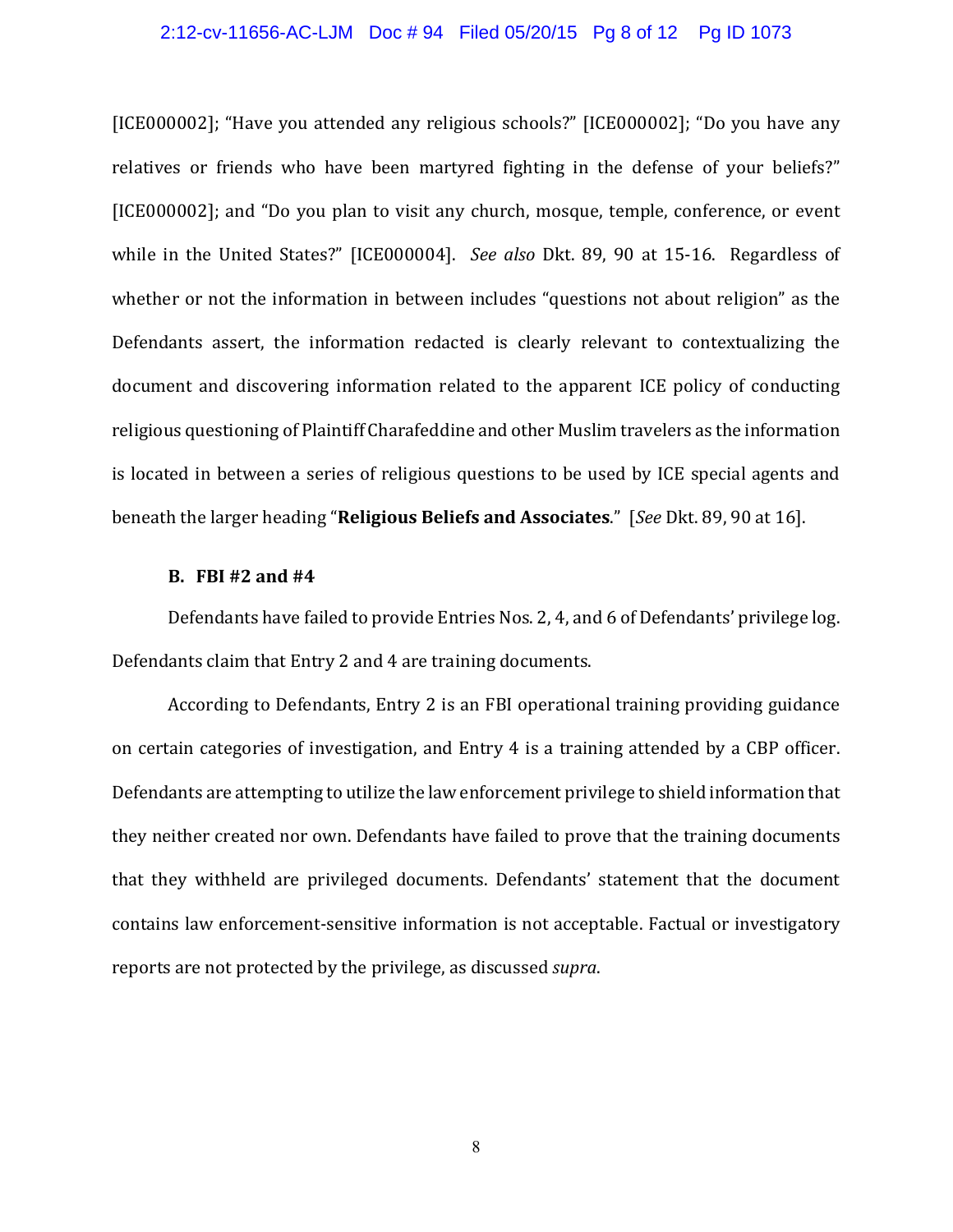## **II. Defendants are not entitled to a Protective Order as the Plaintiffs are entitled to conduct additional discovery based on newly discovered, relevant evidence.**

"Protective orders more often deal with such amorphous concerns as embarrassment [or] oppression, or broader considerations of public policy . . . ." *Coleman v. Am. Red Cross*, 23 F.3d 1091, 1099 (6th Cir. 1994) (internal quotation and citation omitted). Further, "[t]he district court's decisions to award sanctions and issue a protective order are within the broad discretion of the district court in managing the case." Lewelling v. Farmers Ins. of *Columbus, Inc.*, 879 F.2d 212, 218 (6th Cir. 1989).

Additionally, "[t]he extent that a party may go in seeking discovery is subject to protective orders that the judge may make under Rule 30(b) or (d). Under the rules, the extent of discovery and the use of protective orders is clearly within the discretion of the trial judge." *Chem. & Indus. Corp. v. Druffel*, 301 F.2d 126, 129 (6th Cir. 1962). "A grand jury subpoena issued through normal channels is presumed to be reasonable, and the burden of showing unreasonableness must be on the recipient who seeks to avoid compliance." United *States v. Chary*, 173 F.3d 856 (6th Cir. 1999). Moreover, "[n]ecessity [of deposition] is determined as of the time of taking, ...." Sales v. Marshall, 873 F.2d 115, 120 (6th Cir. 1989). Therefore, courts consider public policy before granting a protective order. The district courts have broad discretionary power in issuing protective orders. A party claiming unreasonableness bears the burden of proving the same. Further, necessity of a deposition is determined on the basis of the time of taking the deposition.

In the present case, Plaintiffs' deposition notices are closely related to Plaintiffs' core allegations. Plaintiffs have sought to question the agencies, through their representatives, about a memorandum that likely authorized the religious questioning of Plaintiffs. Plaintiffs have obtained critical evidence regarding religious questions imposed by Defendants of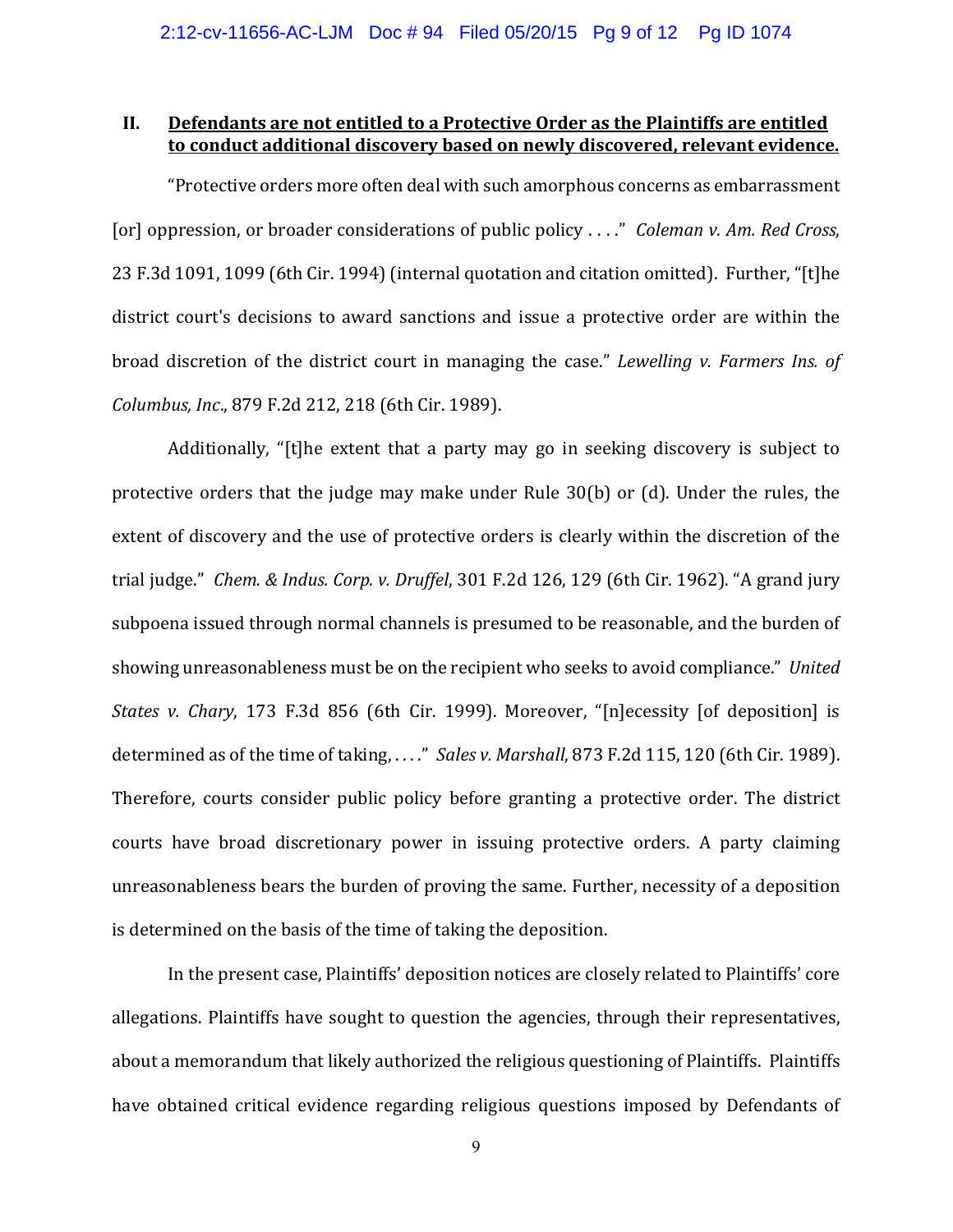Plaintiffs and other Muslim travelers only after the close of fact discovery. The questions imposed by Defendants strongly support the Plaintiffs' claims, and Plaintiffs should be permitted to conduct further discovery and depositions as argued in their initial motion to compel.

## **CONCLUSION**

WHEREFORE, for the above-mentioned reasons, Plaintiffs respectfully request this Honorable Court GRANT their Motion to Compel Discovery and DENY Defendants' Cross Motion for a Protective Order.

Respectfully submitted,

AKEEL & VALENTINE, PLLC

*/s/ Shereef Akeel\_\_\_\_\_\_\_\_\_\_\_\_\_\_\_\_*

SHEREEF H. AKEEL (P54345) **Attorneys for Plaintiffs** 888 W. Big Beaver Rd., Ste. 910 Τroy, MI 48084 Phone: (248) 269-9595 shereef@akeelvalentine.com

COUNCIL ON AMERICAN-ISLAMIC RELATIONS, MICHIGAN

## */s/ Lena Masri\_\_\_\_\_\_\_\_\_\_\_\_\_\_\_\_\_\_*

LENA F. MASRI (P73461) **Attorney for Plaintiffs** 21700 Northwestern Hwy, Ste.  $815$ Southfield, MI 48075 Phone: (248) 559-2247 lmasri@cair.com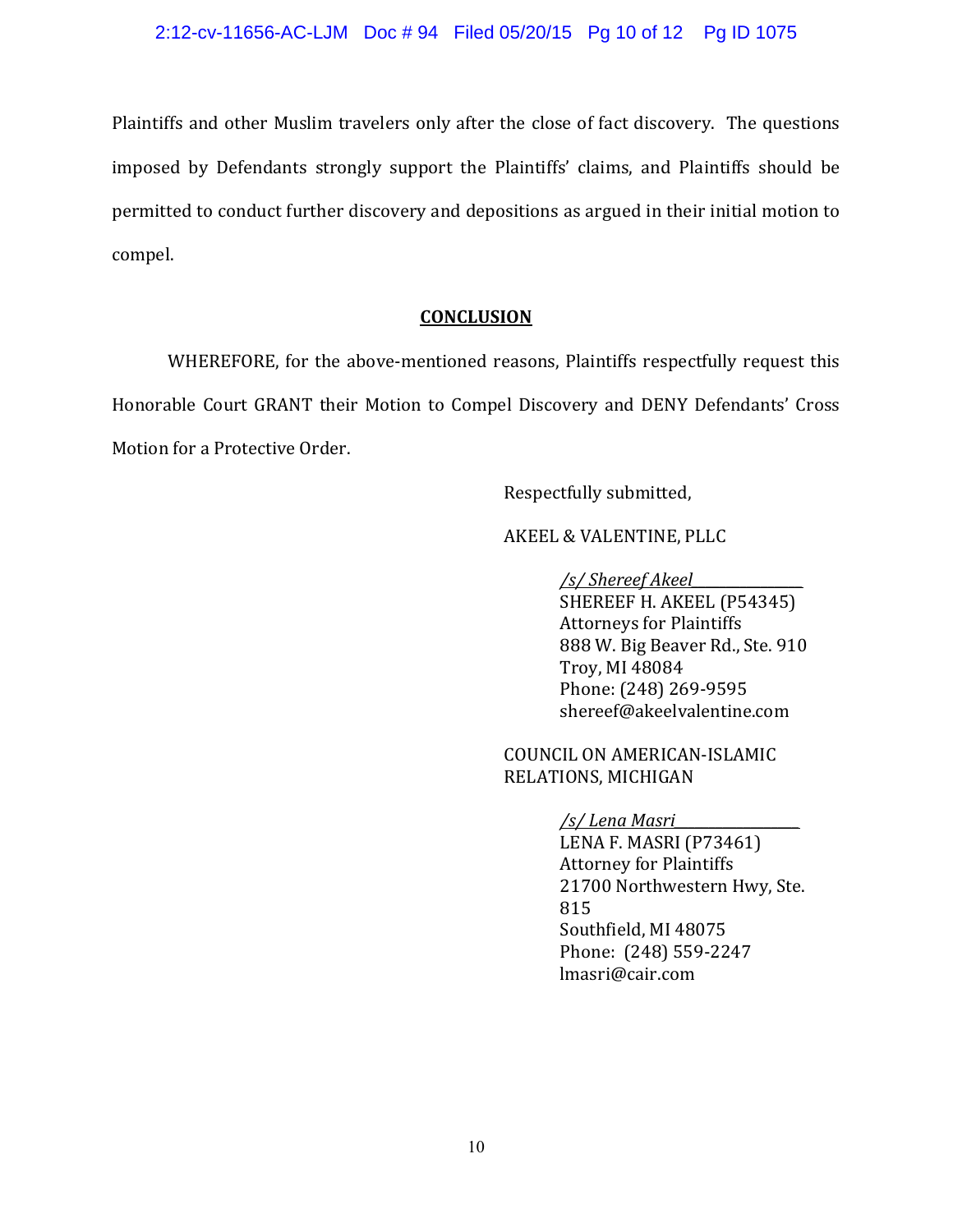THE LAW OFFICE OF GADEIR ABBAS

*/s/ Gadeir Abbas*  **GADEIR I. ABBAS** 1155 F Street NW, Suite 1050 Washington, D.C. 20004 Telephone: (720) 251-0425  $Fax: (720) 251-0425$ Email: gadeir.abbas@gmail.com *Licensed in VA, not in DC Practice limited to federal matters*

Dated: May 20, 2015